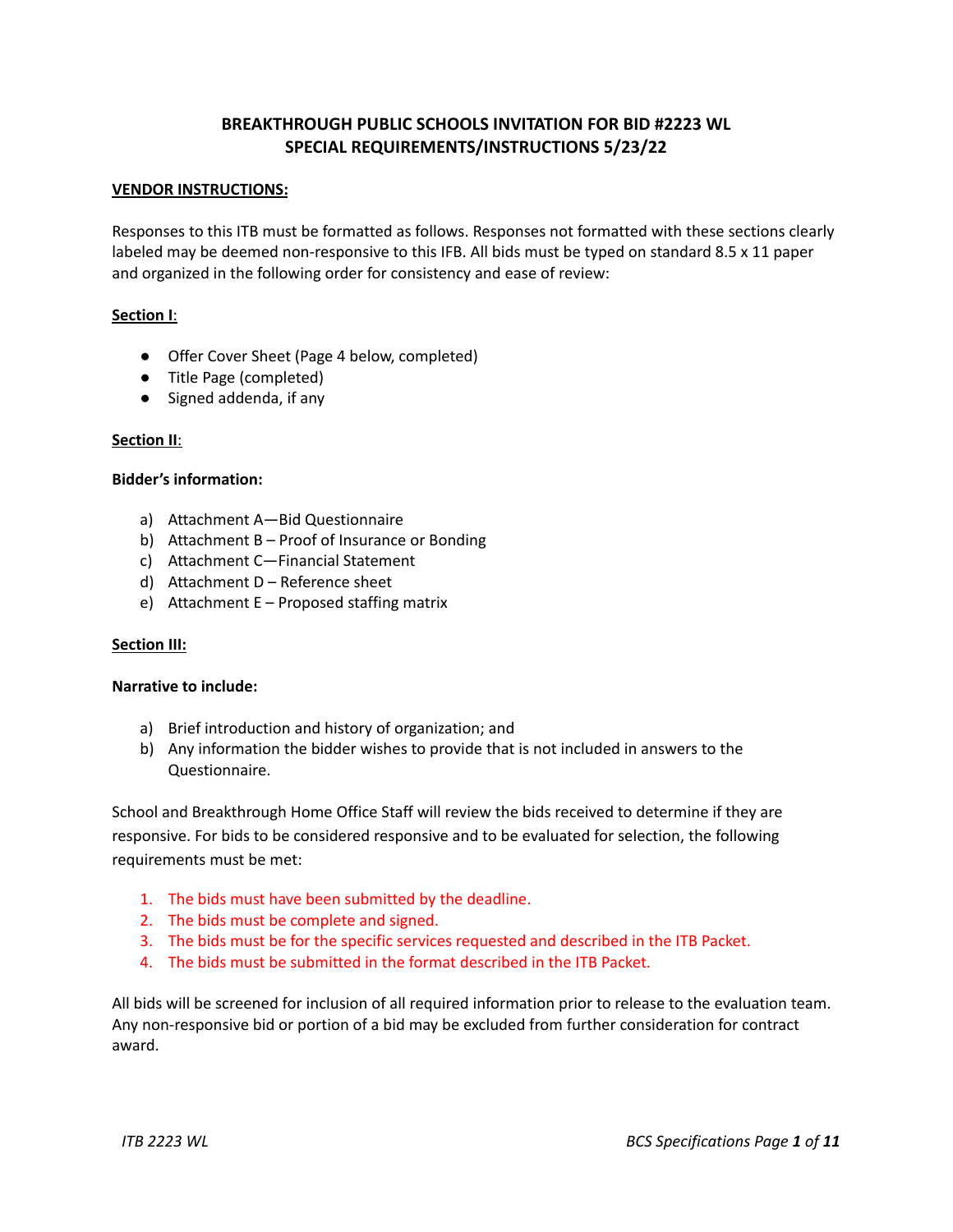# **SELECTION CRITERIA**

In evaluating the bids submitted, the evaluation team will apply the "Best Value" process in selecting the vendor to be awarded a contract for this project. **Purchase price is not the only criteria that will be used in the evaluation process**.

Bids will be evaluated and selected on the basis of the following criteria (refer to Attachment A below for more information):

| <b>Qualification</b>                         |
|----------------------------------------------|
| Cost (labor must be included in unit prices) |
| Compliance with desired criteria             |
| Vendor financial stability                   |
| Reference feedback                           |

All bids must be valid for a minimum period of one hundred-twenty (120) days from the due date of this ITB. Bidders shall furnish such additional information as reasonably requested.

All costs associated with the project must be enumerated in the bid. Any costs associated with the project not explicitly enumerated and discussed in the bid will not be honored. Contract prices and terms are to remain firm through project completion. The Vendor shall provide information on their standard fee arrangement for any goods and/or services proposed, and any discounts offered.

Bidders are strongly encouraged to offer pricing that is aligned to the student meal reimbursement rates for breakfast, lunch, and snacks; complete with price structures that reflect potential variations in reimbursement rates. We reserve the right to contact references from the Vendor's client list, or any other persons considered relevant by the Breakthrough Schools.

#### **Vendor must be able to meet all ODE requirements of the 6-Cents Certification program.**

#### **EXPECTATIONS OF VENDOR PROVIDED FOOD SERVICE WORKER**

The following duties are expected of vendor and vendor-provided food service employee:

- 1. Hours of service are 6:45 AM 1:00 PM or 7:00 AM to 2PM (depends upon school).
- 2. Assemble, heat, serve and deliver breakfast and lunch, and snack if/when applicable.
- 3. Prepare field trip lunches in coolers or brown bags complete meal must contain milk; juice is not an acceptable substitute.
- 4. Assist custodial staff with setting up and breaking down cafeteria tables.
- 5. Clean and disinfect all equipment and hard surfaces, including cafeteria tables, kitchen counters, kitchen equipment, etc.
- 6. Sweep and mop at the end of all meal periods.
- 7. Ensure kitchen is properly stocked with all necessary materials and notify school of necessary items needed.
- 8. Complete BCI/FBI background check within 5 business days of assignment.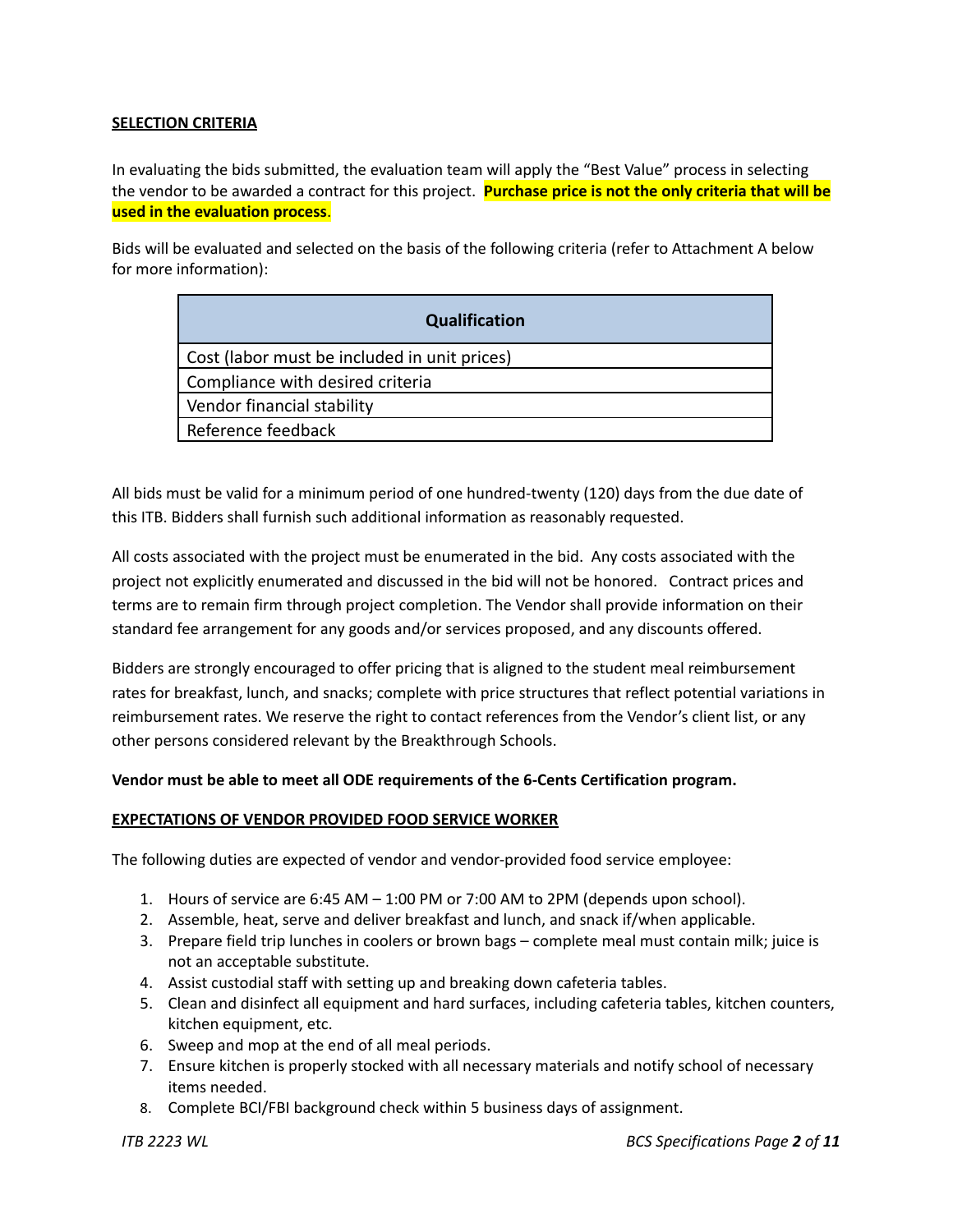- 9. Substitute staff must be provided when vendor's employee calls off or is moved to another school location.
- 10. Handwashing sink is only to be used for handwashing.
- 11. Vendor is to provide gloves and hairnets for kitchen staff as needed.
- 12. Vendor is responsible for ensuring food service obtain all required trainings and certifications (ServSafe, Civil Rights, Heimlich, etc.)

# **EVALUATION AND AWARD**

This ITB in no manner obligates any Breakthrough school to eventual rental, lease, purchase, etc. of any equipment or service described, implied or that may be proposed, until confirmed by a written contract. Progress toward this end is solely at the discretion of the schools and may be terminated at any time prior to the signing of this contract.

Evaluation will consider the bid(s) best meeting the needs and requirements of the schools and such evaluation and determination of best value shall be solely at the discretion of the schools. Submission of a bid implies the bidder's acceptance of the evaluation criteria and bidder's recognition that subjective judgments can and will be made by those individuals evaluating bid. **Purchase price is not the only criteria that will be used in the evaluation process.**

The evaluation criteria and the relative weights for scoring are provided below. The evaluation team will consider the following elements in the evaluation process.

| <b>Qualification</b>                                         | <b>Possible Points</b><br><b>Awarded</b> |
|--------------------------------------------------------------|------------------------------------------|
| Cost<br>(see Attachment A below)                             | 40                                       |
| Compliance with desired criteria<br>(see Attachment A below) | 30                                       |
| Vendor financial stability<br>(see Attachment A below)       | Required to be<br>eligible to bid        |
| Reference feedback<br>(see Attachment A below)               | 30                                       |
| TOTAL                                                        | 100                                      |

We reserve the right to use school staff, Breakthrough Support staff, independent evaluators or a combination of the aforementioned to evaluate and rank bids.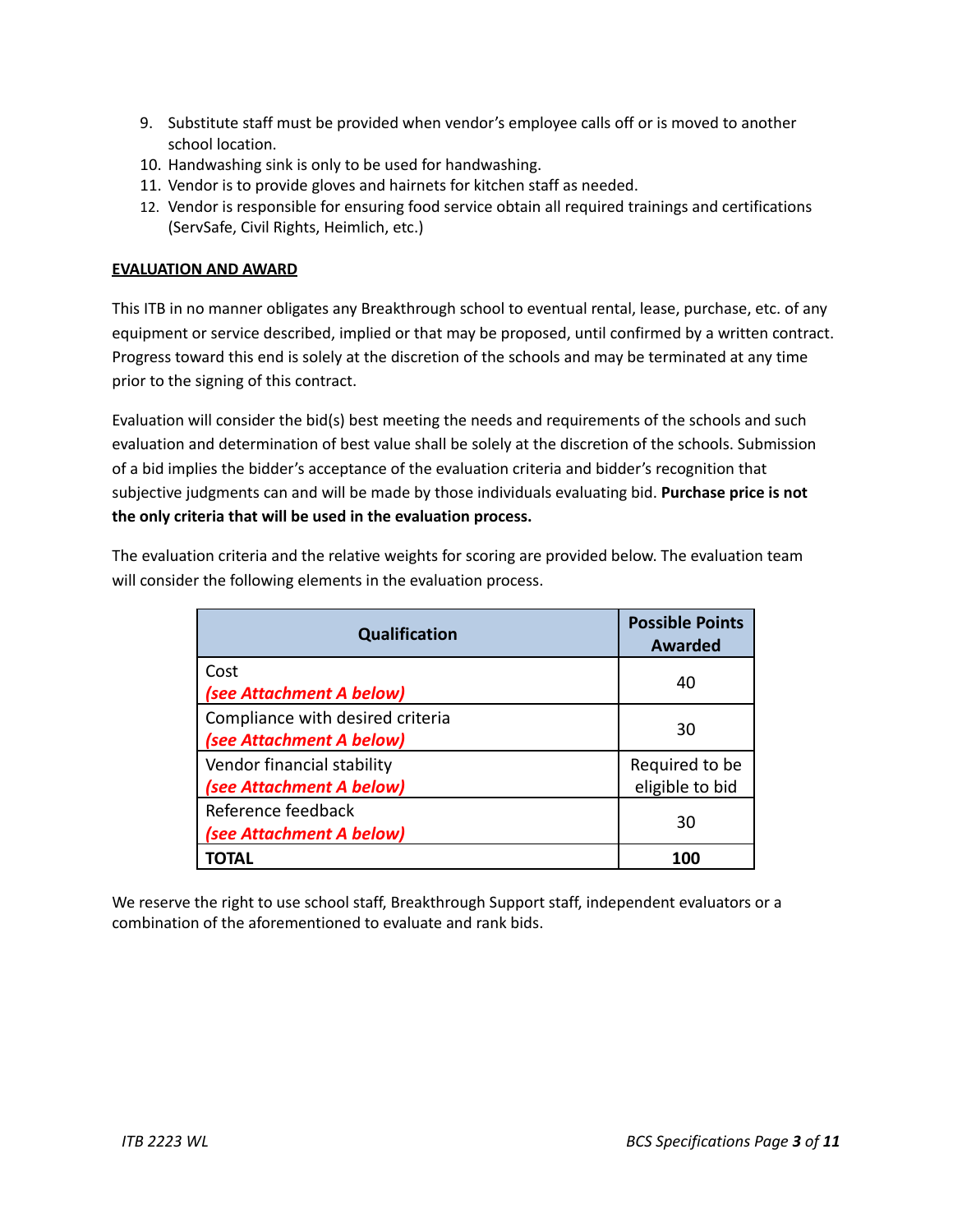# **INVITATION FOR BID COVER SHEET**

To Provide Vended Meals for students attending:

Citizens Glenville, Citizens Southeast, Prep Cliffs, Prep Willard and Prep Woodland Hills

**Deadline: Friday June 10, 2022 no later than 9:00 am, EST**

### **Submit physical bid package to:**

Breakthrough Schools Attn: Food RFP bid response 3615 Superior Ave, Suite 4403A Cleveland, OH 44114

# **Submit electronic copy of bid package to: [purchasing@bcs.bt.school](mailto:bids@bcs.bt.school)**

*Bids received after the deadline will not be considered.*

# **NOTE TO PROPOSERS:**

Carefully read all instructions, requirements and specifications. Fill out all forms properly and completely. Submit your bid with all appropriate supplements and/or samples and return as instructed in Special Requirements/Instructions.

#### **For additional information, contact [purchasing@bcs.bt.school](mailto:bids@bcs.bt.school).**

You must sign below; failure to sign WILL disgualify the bid. All prices must be typewritten or written in *ink.* Your signature attests to your bid to provide the goods and/or services in this bid according to the published provisions of this Invitation for Bid.

| Company Name:                   |  |  |  |  |  |
|---------------------------------|--|--|--|--|--|
| Company Address:                |  |  |  |  |  |
| City, State, Zip Code:          |  |  |  |  |  |
|                                 |  |  |  |  |  |
| Telephone Number:               |  |  |  |  |  |
| <b>Print Name of Submitter:</b> |  |  |  |  |  |
| Signature:                      |  |  |  |  |  |
| <b>Submission Date:</b>         |  |  |  |  |  |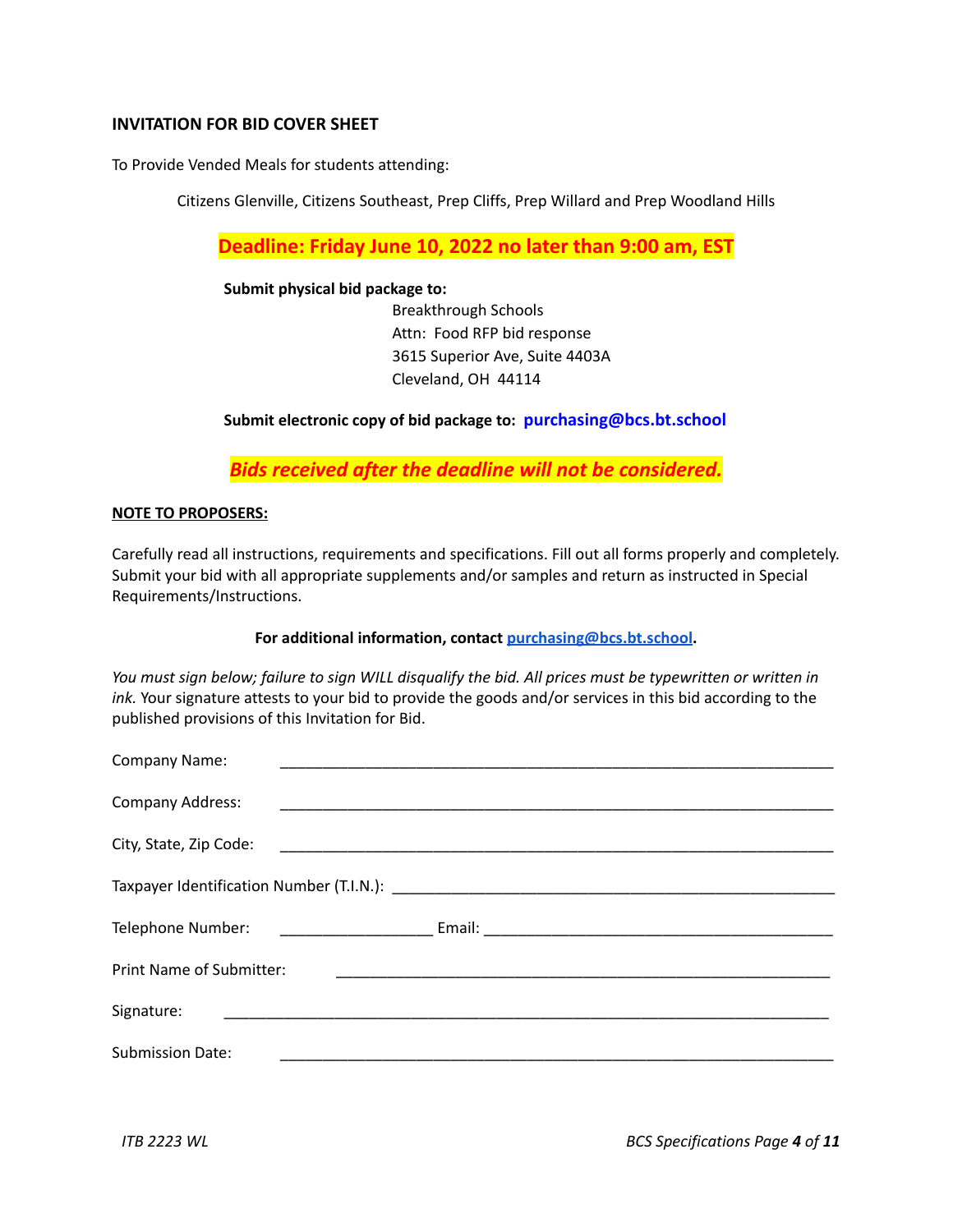# **ATTACHMENTS**

The attachments listed below are required and should be included with the bid. All forms must be signed and completed.

- 1. Attachment A—Bid Questionnaire<br>2. Attachment B Proof of Insurance
- Attachment B Proof of Insurance
- 3. Attachment C—Financial Statement
- 4. Attachment D Reference Sheet
- 5. Attachment E Proposed Staffing Matrix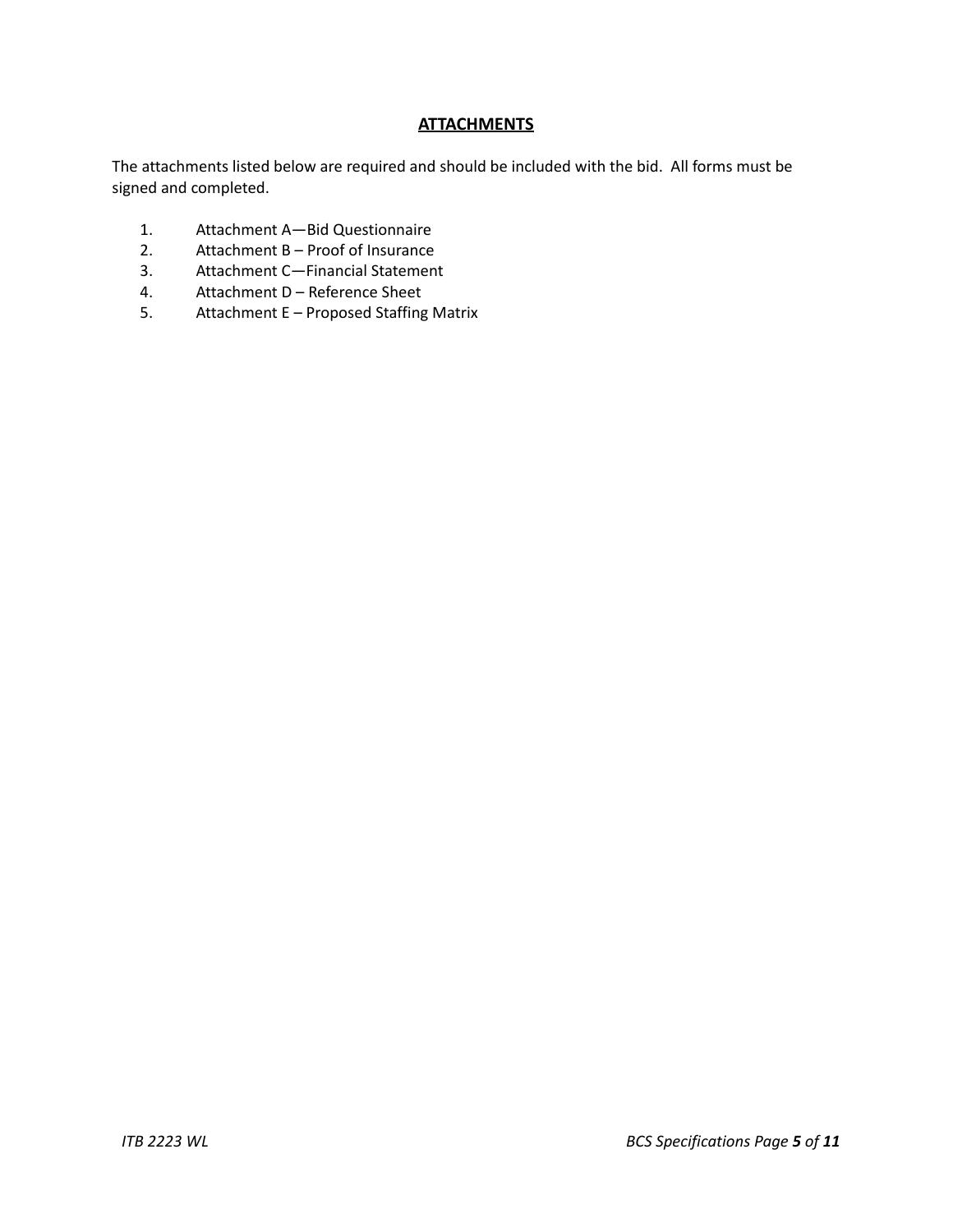# **ATTACHMENT A: BIDDER QUESTIONNAIRE**

All bidders must provide answers to the following questions, typed on 8  $\frac{1}{2}$  x 11 inch paper, in the order below. Attachments to the questionnaire answers should reference the question number.

Please note that all awards are based on funding availability and the assumption that all schools listed will be utilized during the fiscal year.

- 1. Provide the full name and address of your organization
- 2. Contact person for information concerning this offer: name, title, phone, email address.
- 3. What form of business is your organization (e.g. proprietorship, partnership, and corporation) and is your organization local only, statewide or nationwide?
- 4. How long has your organization provided food services?
- 5. List all the names under which this company has operated in the last ten years in the State of Ohio.
- 6. How many employees work for your organization in the greater Cleveland area?
- 7. Describe your organization's requirements for food handler employment and training.
- 8. Does your organization hold contracts with other organizations for food service that might result in delay of delivery if they weren't able to provide the necessary services?
- 9. What is your largest account? Please provide number of locations and total students served.
- 10. How many students did you serve **LUNCH, in the state of Ohio**, on an average day during the 19-20 school year (prior to the Covid 19 shut down)?
- 11. Provide copies of certificates and licenses required by the State of Ohio, City of Cleveland, and any other governing body having jurisdiction over food preparation and service.
- 12. Do you currently have any investigations pending by or on behalf of a government entity or other licensing entity?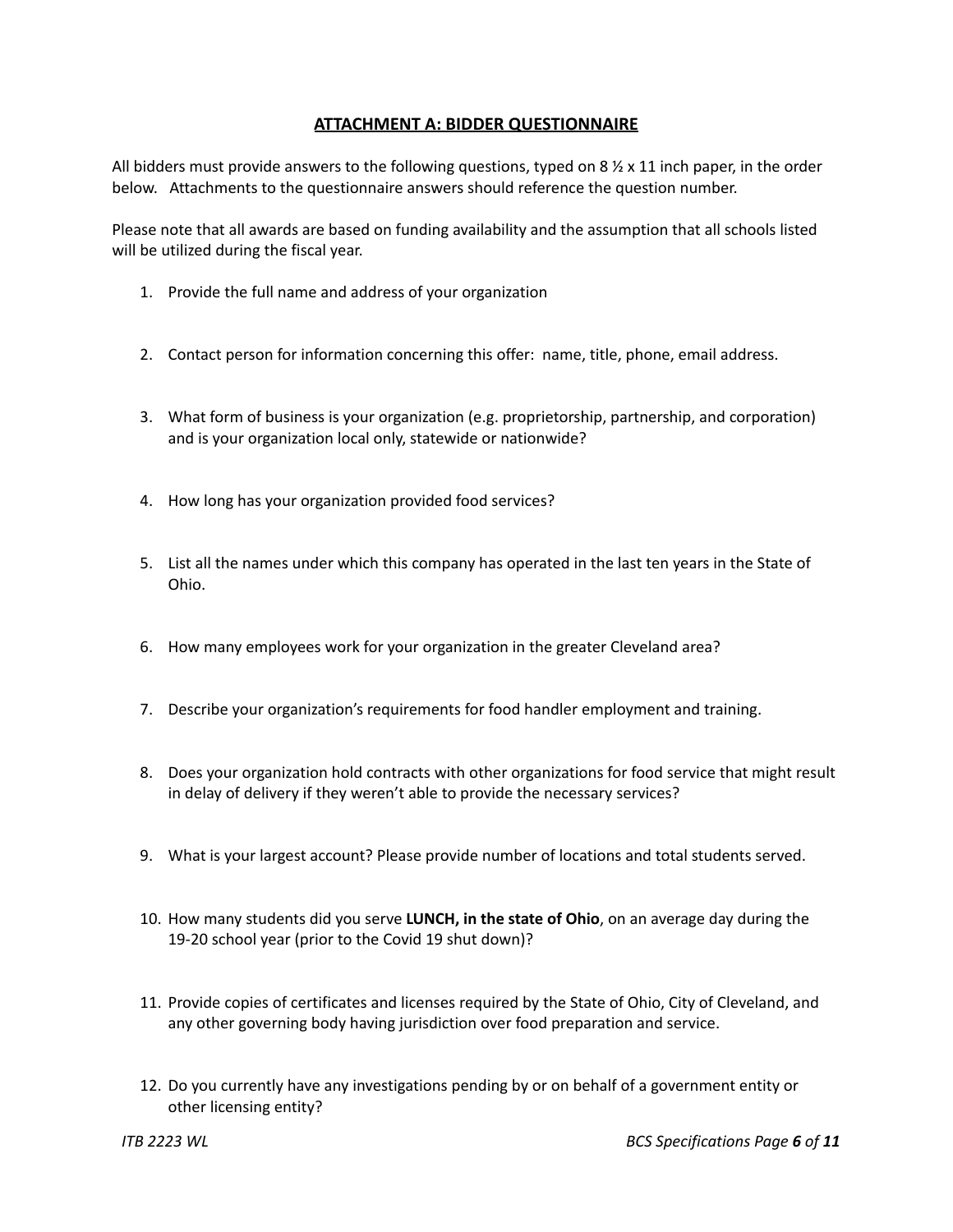13. Have you had investigations by or on behalf of a government entity or other licensing entity in the past?

If the answer to question 12 or 13 is yes, please provide copies of relevant paperwork.

# 14. COST/PRICE (40 POINTS)

Provide the cost for the services proposed in Section A of the ITB.

# 15. COMPLIANCE WITH DESIRED CRITERIA (30 POINTS)

Describe in detail how the Vended Meals provided will comply with the National School Lunch Program/School Breakfast Program and the specifications included in the Invitation to Bid. Please consider including information regarding commodities and the sources of food used, sample menus, sample production records, sample standardized recipes (preferably in U.S. Department of Agriculture's format), ordering schedule, menu planning systems, quality assurance processes, delivery procedures, systems in place to respond to federal and Ohio Department of Agriculture compliance audits, etc.

In addition, the Breakthrough Schools will evaluate vendors based on their ability to comply with the following desired criteria. Please circle your answer for the statements below. Partial credit may be awarded based on comments from bidder.

|                | <b>Desired Criteria</b>                                                                                                                      | Can<br>vendor<br>meet?<br><b>BIDDER</b><br><b>CIRCLE</b><br><b>YES OR</b><br><b>NO</b> |                | <b>COMMENTS</b><br><b>FROM BIDDER</b> |
|----------------|----------------------------------------------------------------------------------------------------------------------------------------------|----------------------------------------------------------------------------------------|----------------|---------------------------------------|
| 1              | Vendor can provide allergy safe meals at no additional cost to<br>accommodate most commonly diagnosed allergies (gluten, dairy,<br>$etc.$ ). | Yes                                                                                    | N <sub>0</sub> |                                       |
| $\overline{2}$ | Vendor utilizes recyclable paper goods (no styrofoam) to cut down on<br>waste accumulation.                                                  | Yes                                                                                    | N <sub>0</sub> |                                       |
| 3              | Vendor can provide hot breakfast up to five times per week.                                                                                  | Yes                                                                                    | No.            |                                       |
| 4              | Vendor can accommodate school-by-school requests (i.e. cold<br>breakfast for elementary schools/hot breakfast for middle schools).           | Yes.                                                                                   | N <sub>0</sub> |                                       |
| 5              | Vendor offers an online ordering system to include reports for<br>download (i.e. order history).                                             | Yes                                                                                    | N <sub>0</sub> |                                       |
| 6              | Menus and nutritional information are available on public website<br>(no login required) that the school can share with families.            | Yes                                                                                    | N <sub>0</sub> |                                       |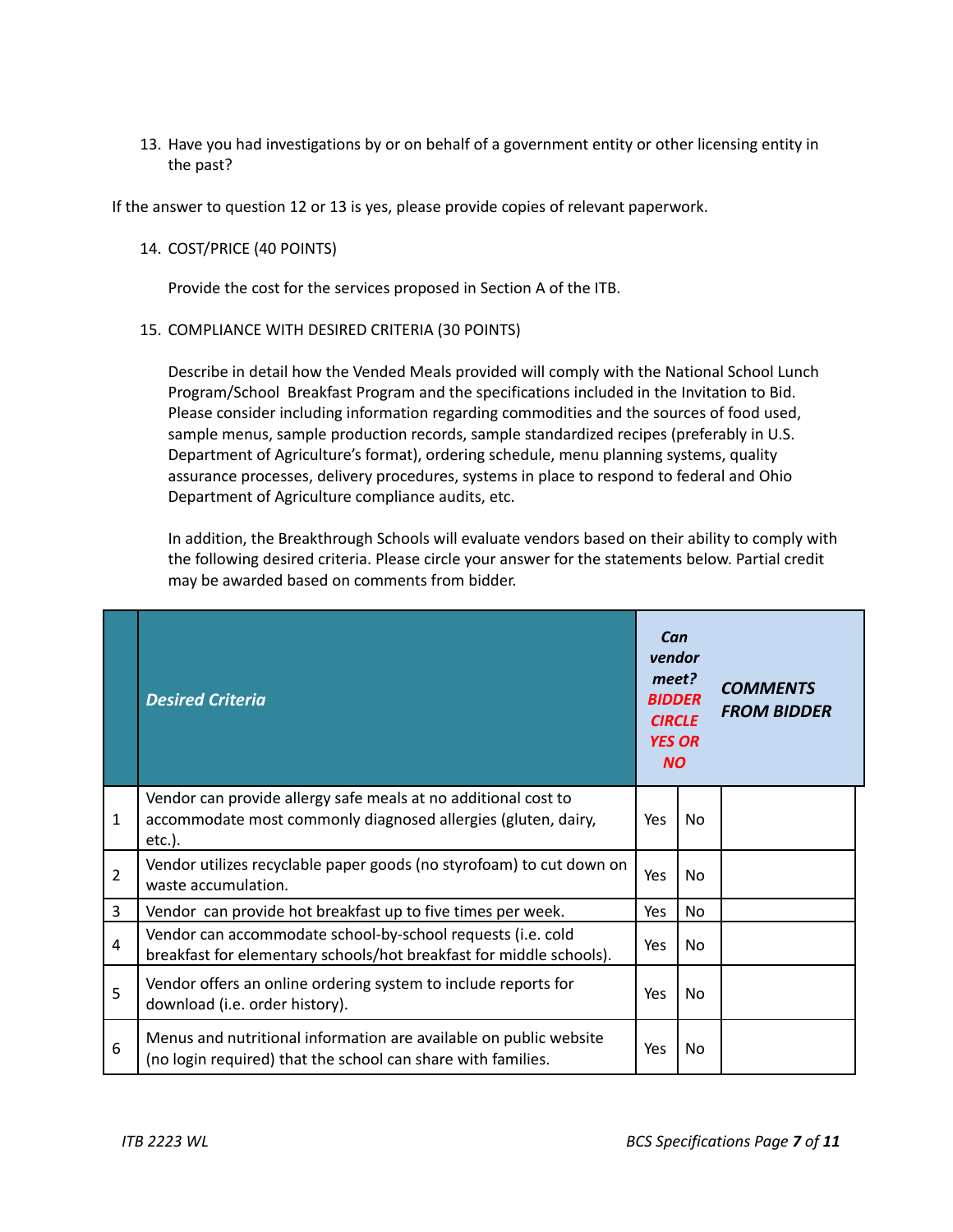| $\overline{7}$ | Fresh fruits offered five (5) of five (5) days per week for lunch; juice is<br>not equal replacement.                                                                                                  | Yes | N <sub>0</sub> |  |
|----------------|--------------------------------------------------------------------------------------------------------------------------------------------------------------------------------------------------------|-----|----------------|--|
| 8              | Raw vegetables and other cold items served cold should be packed<br>separately.                                                                                                                        | Yes | N <sub>0</sub> |  |
| 9              | Vendor meals are compliant with the State of Ohio Offer vs. Serve<br>requirements.                                                                                                                     | Yes | No.            |  |
| 10             | Vendor can provide hot lunch five days per week, unless special<br>request is made by school for cold lunch in the event of a field trip,<br>appliance outage, etc.                                    | Yes | N <sub>0</sub> |  |
| 11             | Breakfast and lunch will be delivered prior day before 10:00 AM. The<br>exact schedule for each school will be mutually agreed upon by the<br>SFA and successful bidder after the contract is awarded. | Yes | No.            |  |
| 12             | In the event of unforeseen circumstances (i.e. delivery truck breaks<br>down), meals still must be delivered the day prior to service.                                                                 | Yes | No.            |  |
| 13             | Vendor offers volume discount for contracting with multiple schools.                                                                                                                                   | Yes | N <sub>0</sub> |  |
| 14             | Vendor can provide marketing and compliance-related posters and<br>signage.                                                                                                                            | Yes | N <sub>0</sub> |  |
| 15             | Vendor has ability to loan equipment, such as milk-coolers, to school<br>as needed.                                                                                                                    | Yes | No.            |  |
|                | <b>TOTAL MAXIMUM SCORE = 30 POINTS</b>                                                                                                                                                                 |     |                |  |

# 16. CONTRACTOR FINANCIAL STABILITY (REQUIREMENT FOR ELIGIBILITY)

Breakthrough desires to partner with a vendor whose financial stability will ensure continued food service for its scholars throughout the 2022-2023 school year. To that end, please provide your most recent audited financial statements (balance sheet, income statement, statement of cash flows) along with a copy of the accompanying auditors' letter, as part of your bid response. If you can also offer guarantees of continuous service, or any other proofs, please include them here. *If, in Breakthrough's sole judgement, a bidder does not appear financially stable for the 2022-2023 school year, that bid will be deemed ineligible.*

17. REFERENCES (30 POINTS)

Describe in detail the type of services provided for other organizations. List at least three of these organizations, along with contact information, in the form provided below in Attachment C.

18. STAFFING MATRIX (USED TO ENSURE CONSISTENCY IN BID EXPECTATIONS)

Vendor to provide anticipated staffing matrix (number of employees per location, number of hours per employee per week) in order to accommodate the anticipated numbers of meals referenced in Section A of the ITB.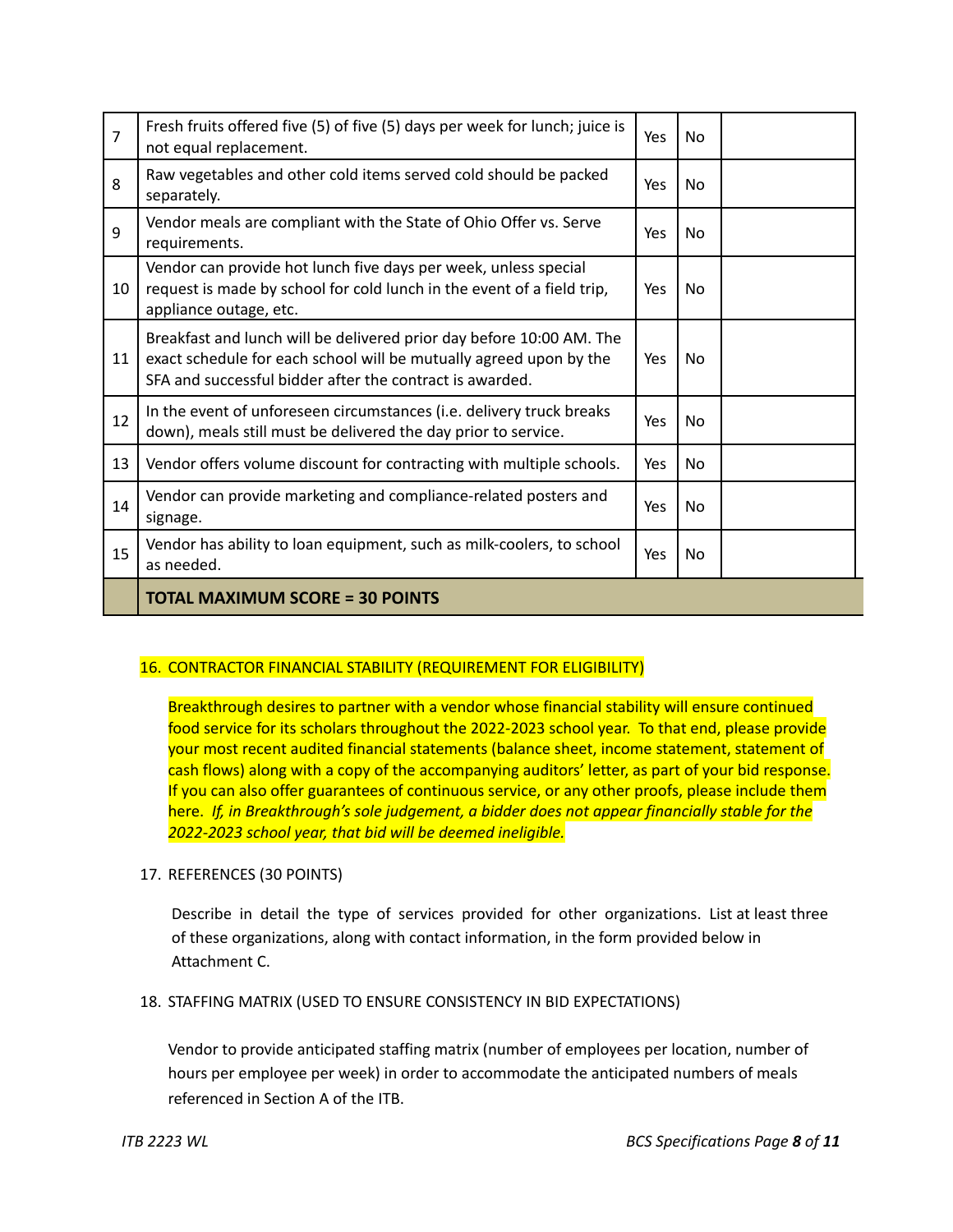# **ATTACHMENT B PROOF OF INSURANCE**

Please attach proof of insurance along with your bid submission.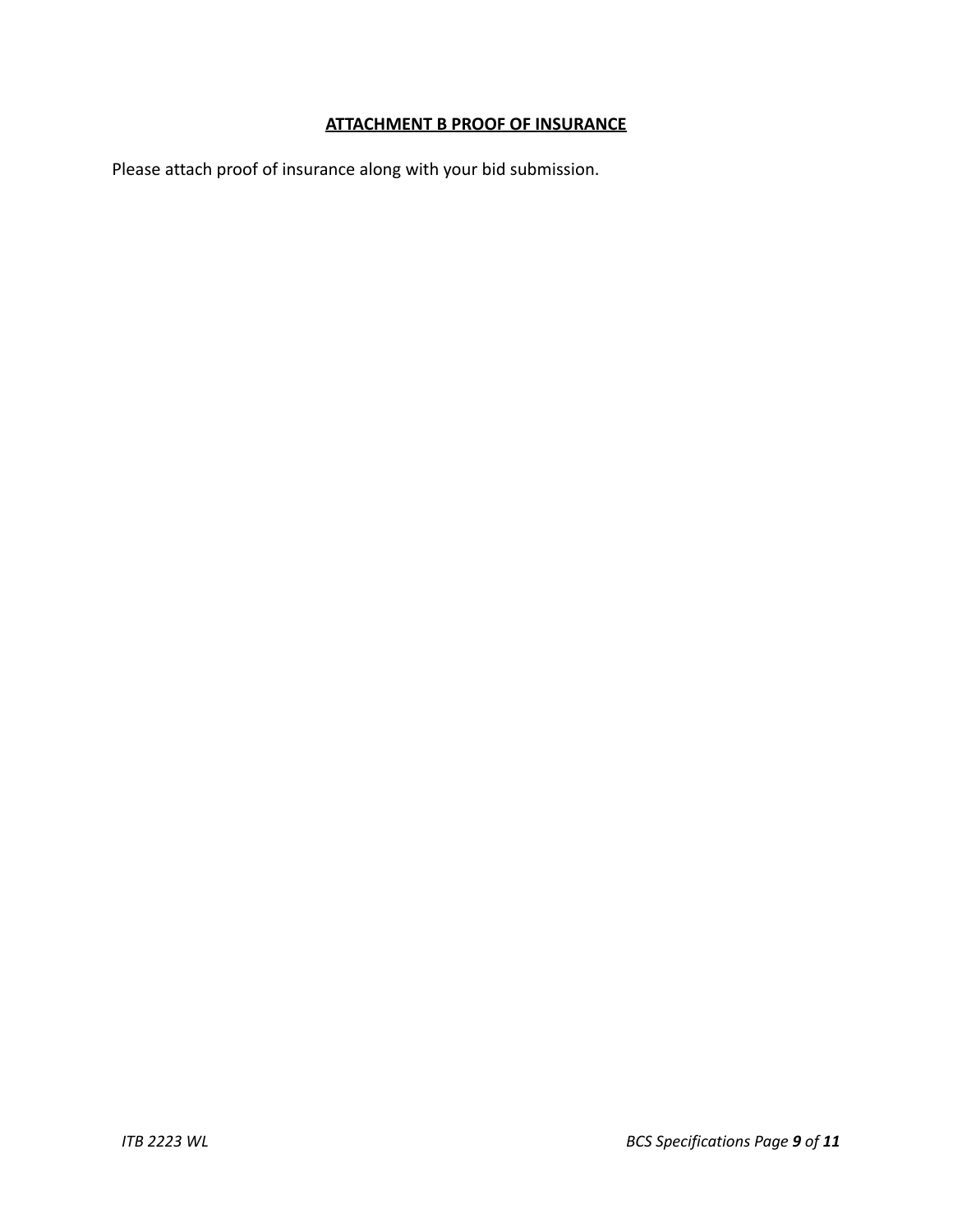# **ATTACHMENT C REFERENCE SHEET**

**Note: Bidder must submit at least three (3) responsive references at other schools/school districts you have served. References should be from past projects for same or similar goods/services. EMAIL ADDRESS MUST BE INCLUDED.**

| <b>Name of School</b> | <b>Contact Person</b> | Telephone # | <b>Email Address</b> | <b>Amount of Contract</b><br>and Services Provided |
|-----------------------|-----------------------|-------------|----------------------|----------------------------------------------------|
|                       |                       |             |                      |                                                    |
|                       |                       |             |                      |                                                    |
|                       |                       |             |                      |                                                    |
|                       |                       |             |                      |                                                    |
|                       |                       |             |                      |                                                    |
|                       |                       |             |                      |                                                    |
|                       |                       |             |                      |                                                    |